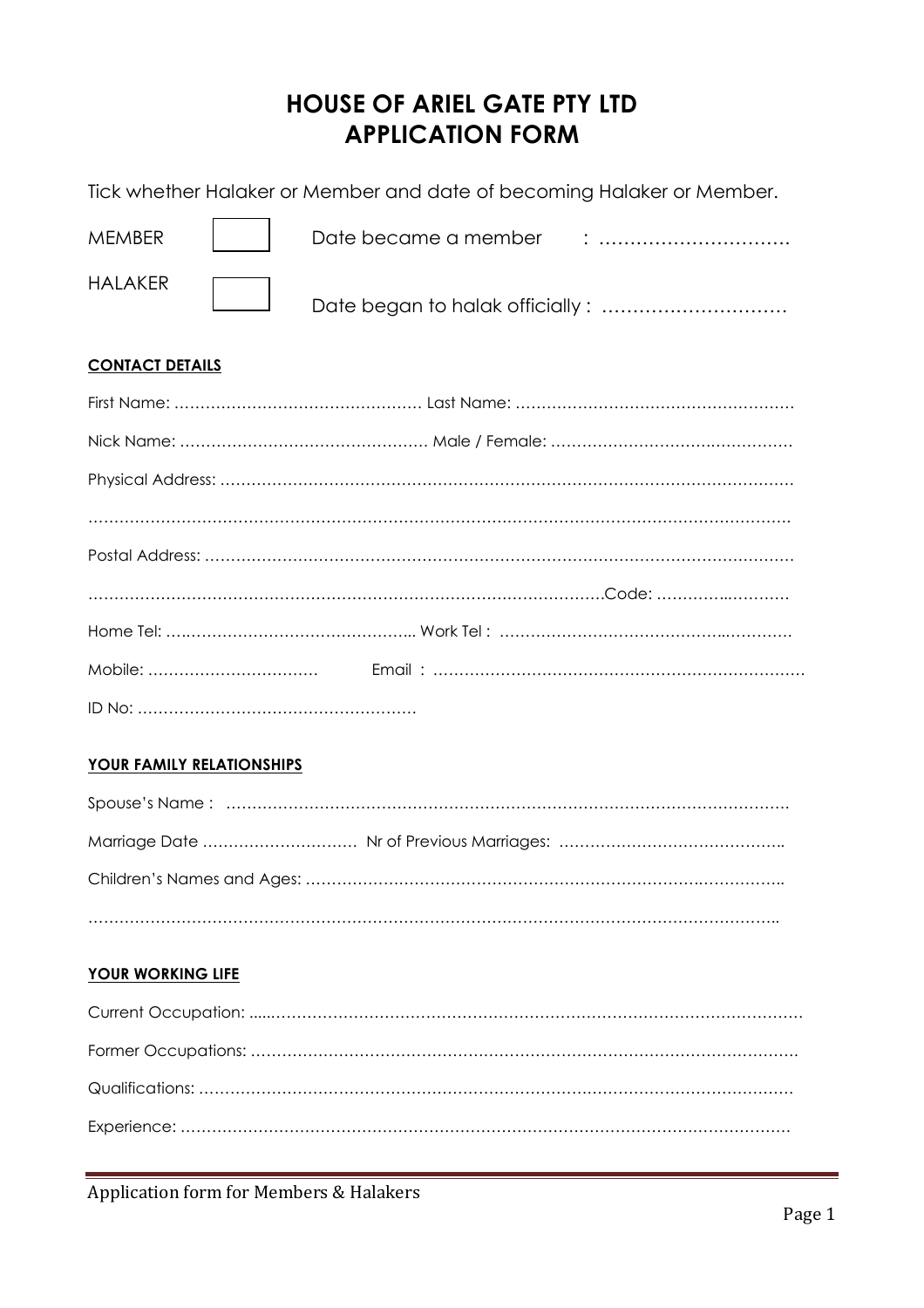……………………………………………………………………………………………………………………… Languages (Indicate Speak, Read, Write by SRW after the language e.g. If you only speak Speak and read English but cannot write it then write: English S W) ………………………………………………………………………………………………………………………

…………………………………………………………………………………….…………………………………

……………………………………………………………………………………………………………………….

# **YOUR HISTORY**

#### **KINGDOM HISTORY**

| KINGDOM HISTORY (By Faith we mean Religion, Denomination, Church Name, Sect, etc) |
|-----------------------------------------------------------------------------------|
|                                                                                   |
|                                                                                   |
|                                                                                   |
|                                                                                   |
|                                                                                   |
|                                                                                   |

### **KINGDOM – CURRENT (If Primary Spiritual Home is not Ariel Gate)**

Application form for Members & Halakers